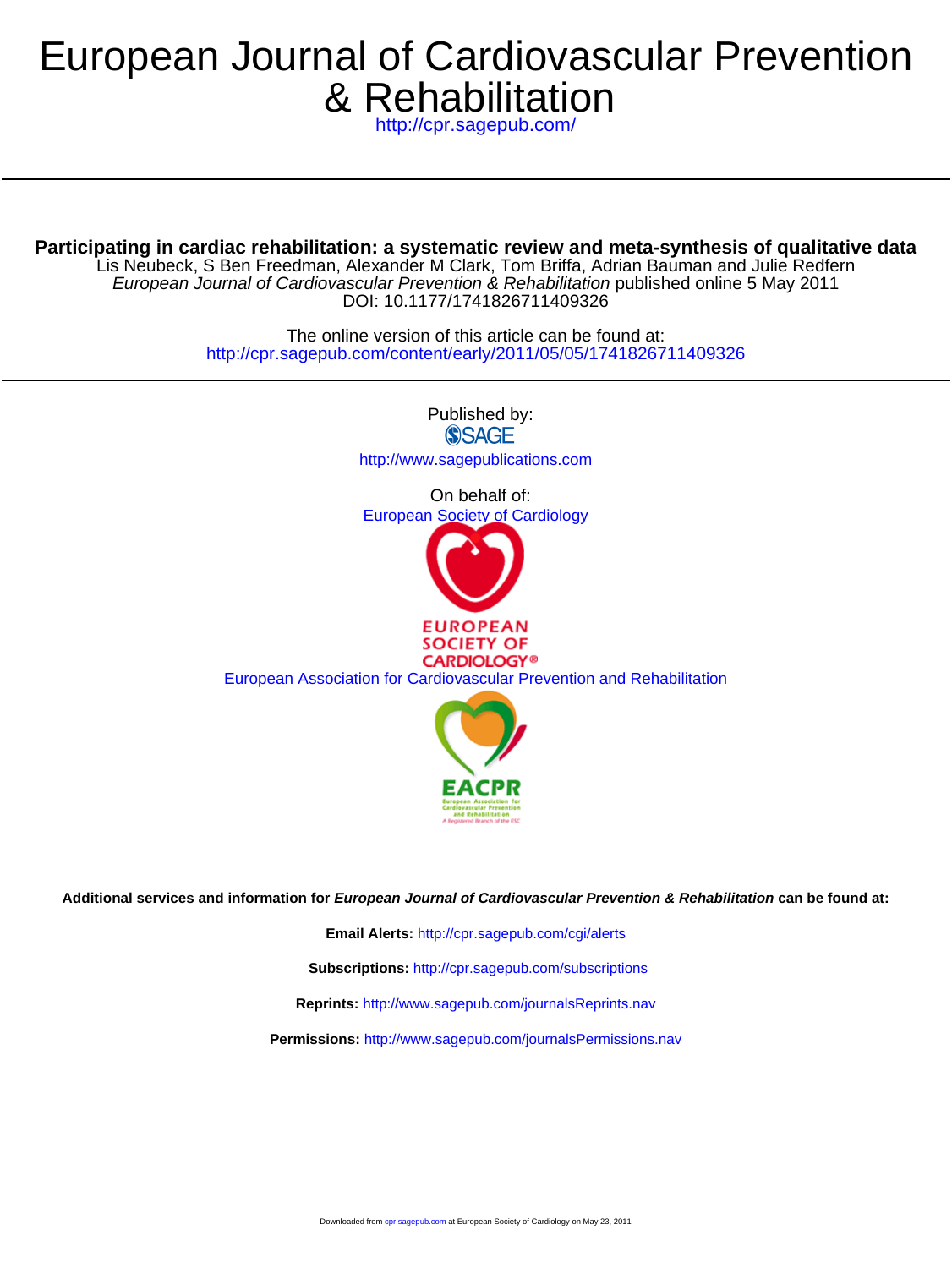# Participating in cardiac rehabilitation: a systematic review and meta-synthesis of qualitative data

Lis Neubeck $^{1-3}$ , S Ben Freedman $^{1-3}$ , Alexander M Clark $^4$ , Tom Briffa<sup>5</sup>, Adrian Bauman<sup>6</sup> and Julie Redfern<sup>1,7</sup>

**Prevention & Review <b>Rehabilitation C** European Journal of Cardiovascular Prevention & Rehabilitation 0(00) 1–10 (C) The European Society of Cardiology 2011 Reprints and permissions:

> sagepub.co.uk/journalsPermissions.nav DOI: 10.1177/1741826711409326



#### Abstract

Background: Participation in cardiac rehabilitation (CR) benefits patients with coronary heart disease (CHD), yet worldwide only some 15–30% of those eligible attend. To improve understanding of the reasons for poor participation we undertook a systematic review and meta-synthesis of the qualitative literature.

Methods: Qualitative studies identifying patient barriers and enablers to attendance at CR were identified by searching multiple electronic databases, reference lists, relevant conference lists, grey literature, and keyword searching of the internet (1990–2010). Studies were selected if they included patients with CHD and reviewed experience or understanding about CR. Meta-synthesis was used to review the papers and to synthesize the data.

Results: From 1165 papers, 34 unique studies were included after screening. These included 1213 patients from eight countries. Study methodology included interviews ( $n = 25$ ), focus groups ( $n = 5$ ), and mixed-methods ( $n = 4$ ). Key reasons for not attending CR were physical barriers, such as lack of transport, or financial cost, and personal barriers, such as embarrassment about participation, or misunderstanding the reasons for onset of CHD or the purpose of CR.

Conclusions: There is a vast amount of qualitative research which investigates patients' reasons for non-attendance at CR. Key issues include system-level and patient-level barriers, which are potentially modifiable. Future research would best be directed at investigating strategies to overcome these barriers.

#### Keywords

Attendance, barriers and enablers, cardiac rehabilitation, patient experience

Received 25 January 2011; accepted 12 April 2011

# Introduction

Coronary heart disease (CHD) remains a leading cause of morbidity and mortality globally.<sup>1</sup> Importantly, participation in secondary prevention and cardiac rehabilitation (CR) has been shown to reduce mortality,<sup>2,3</sup> have substantial benefits on risk factor profiles, increase adherence to pharmacotherapy, and improve quality of life. $3$  Despite this, participation rates in CR are notoriously low; less than  $50\%$  attend worldwide.<sup>4,5</sup> It is disquieting that those patients who are at highest risk are least likely to attend.<sup>6</sup> Predictors of poor participation in CR have been widely studied through quantitative analysis and include distance from CR centre, language other than English, lower socioeconomic status, ethnicity, female gender, and older age.<sup>7,8</sup>

While existing research has identified the factors that predict participation, it has not increased

understanding of the complex processes that may influence participation. Qualitative research can increase knowledge of these processes and associated factors

#### Corresponding author:

Lis Neubeck, Suite 108, Medical Centre, Concord Hospital, Hospital Road, Concord, NSW 2139, Australia Email: lis.neubeck@sydney.edu.au



<sup>1</sup> Faculty of Medicine, University of Sydney, Sydney, Australia.

<sup>&</sup>lt;sup>2</sup> Department of Cardiology, Concord Hospital, Sydney, Australia.

<sup>&</sup>lt;sup>3</sup>Department of Vascular Biology, ANZAC Research Institute, Sydney, Australia.

<sup>&</sup>lt;sup>4</sup>Faculty of Nursing, University of Alberta, Alberta, Canada.

<sup>&</sup>lt;sup>5</sup>School of Population Health, University of Western Australia, Perth, Australia.

<sup>6</sup> School of Public Health, University of Sydney, Sydney, Australia. <sup>7</sup>The George Institute for Global Health, Sydney, Australia.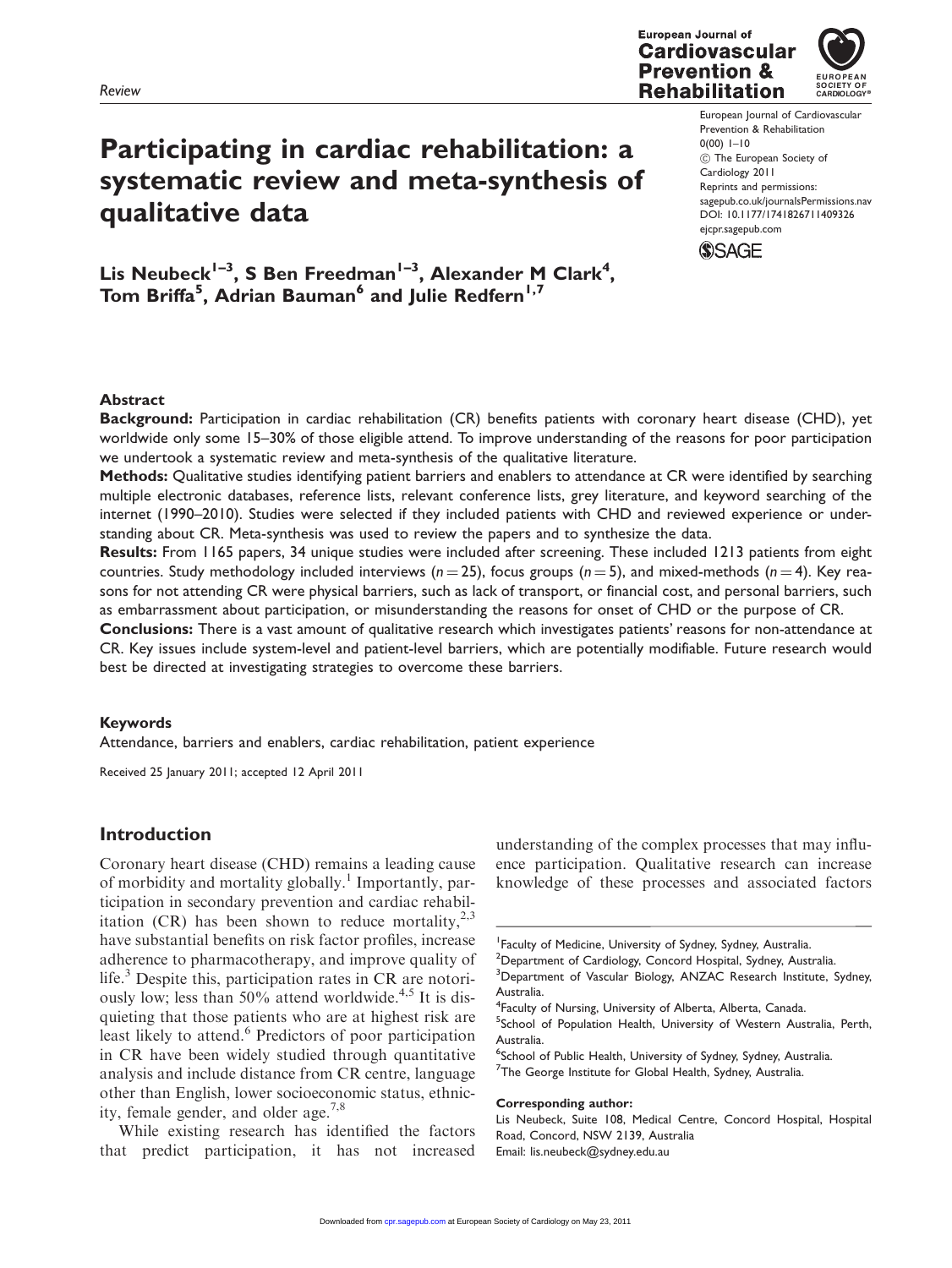and is particularly useful for exploring the social world.<sup>9</sup> As such, qualitative research is particularly important for addressing issues which can prevent patients from participating in CR. However, it is often criticized for the lack of generalizability due to the small sample sizes typically used. $9$  Meta-synthesis brings together findings of qualitative research to facilitate knowledge development in an analogous fashion to meta-analysis in quantitative studies.<sup>10</sup> Therefore, we aimed to synthesize the qualitative studies which have examined patients' reasons for choosing whether or not to participate in CR, to further our understanding of the barriers from the perspective of the patient, which is both rich in detail and generalizable.

# **Methods**

#### Literature search strategy

Relevant qualitative studies were identified by searching multiple databases including MEDLINE (1990– 2010), CINAHL (1990–2010), and EMBASE (1990– 2010) using the keywords 'qualitative studies', 'focus groups', 'ethnography', 'phenomenology', 'cardiac rehabilitation', and 'secondary prevention'. We also searched the reference lists and bibliographies of any possible studies, relevant conference lists, and grey literature and did keyword searching (using Google) of the World Wide Web. References and abstracts identified from the search were imported into Endnote X4 bibliographic software (Thomson Reuters, Philadelphia, Pennsylvania, USA) and all duplicates removed. Where papers about the same study were reported in more than one journal, the later time point was used and those remaining were assessed by two reviewers against the inclusion and exclusion criteria.

## Study selection

Two reviewers (LN and JR) independently scanned titles and abstracts and identified potentially relevant articles. Studies were considered relevant if they were empirical studies conducted in a research paradigm using qualitative techniques and if they evaluated patient barriers or patient enablers to participation in a CR or secondary prevention programme. We defined a CR or secondary prevention programme as a multifactorial behavioural intervention delivered after an acute cardiac event with the aim of reducing cardiovascular risk factors and improving patient quality of life. Where studies examined both participant and another person (staff or partner) we utilized only the patient perspective. Where studies used mixed methods we analysed only the qualitative data. We obtained full-text manuscripts for all relevant trials and further assessed quality using the consolidated criteria for reporting qualitative research (COREQ) qualitative checklist<sup>11</sup> to determine to what quality standard was met for each of the three domains (research team and reflexivity; study design; and analysis and findings). The 32-item COREQ checklist is designed to promote comprehensive reporting of qualitative studies.<sup>11</sup>

# Data synthesis and analysis

All papers were independently reviewed by LN and JR. Any disagreement between reviewers was resolved by a third content expert opinion. Each paper was summarized to identify the main concepts of the study, setting, and participants. The papers were then systematically compared for similarities, themes, and differences. We contacted the primary study authors when further information was required. We used Charmaz's<sup>12</sup> iteration of the constant comparative approach to analyse and synthesize the data. Constant comparative analysis provides a systematic approach to analysis of qualitative data, which includes line-by-line coding and the use of memos to form categories, which enable us to construct theory. Constant comparative analysis is particularly concerned with discovering the processes which surround the research question. This makes it a particularly relevant tool for looking at the processes which enable or prevent people from participating in CR.

#### **Results**

#### Study selection and characteristics

A total of 1165 studies were screened for possible inclusion and 142 full manuscripts were reviewed (Figure 1). In total, 34 studies (1213 patients) from eight countries were included (Table 1). Of the studies that reported the sex of the participants, 48% were female and of those reporting age of participants (27/34), the mean was  $63 \pm 5$  years. The majority of the patients were admitted with an acute coronary syndrome  $(41\%, 491/1213)$ , 39% 'eligible for CR', 10% post cardiac surgery, 5% after percutaneous coronary intervention, and 5% with heart failure. Duration from time of diagnosis was reported in 26 papers and varied from the in-patient stay to 5 years (mean  $8.9 \pm 9.7$  months).

### **Quality**

Quality was assessed using the COREQ checklist $11$  and no papers fulfilled all the criteria (Table 2). The domain of research team and reflexivity was least well fulfilled, with 17/34 papers failing to report to any degree the researchers' interest in the subject matter or the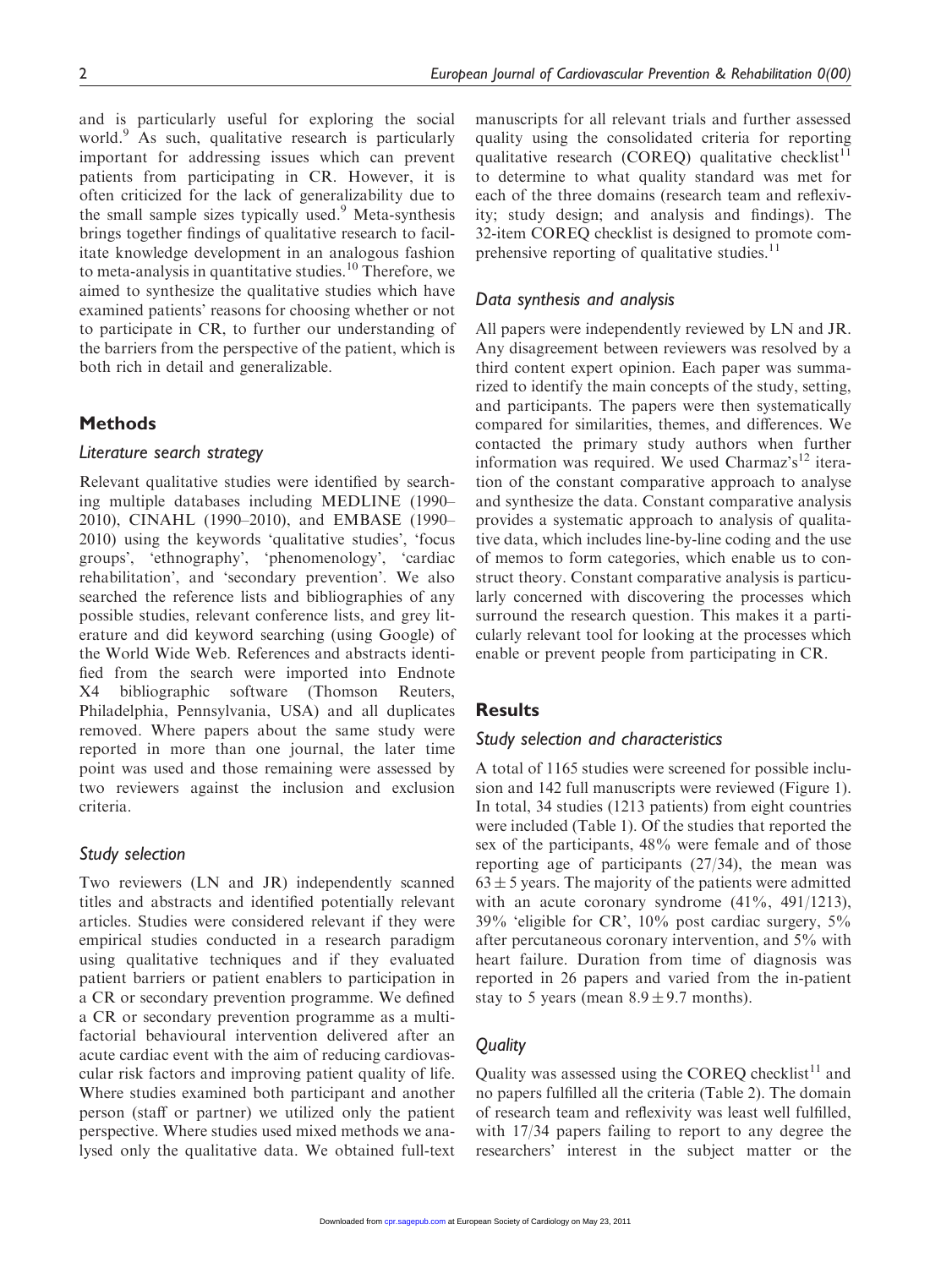

Figure 1. Process of study selection.

relationship they had to the participants. The domain of study design was at least partially fulfilled, with sufficient description of the study methods being given in 33/34 papers. The domain of analysis and reporting was partially fulfilled by all 34/34 papers, but none completely fulfilled the analysis domain and only 4/34 papers completely fulfilled the reporting domain.

#### Qualitatative data synthesis

System and service barriers affecting CR attendance. A number of studies reported the importance of physician recommendation in the decision to participate in  $CR$ ,<sup>13–17</sup> particularly when the patient was ambivalent about participating (Figure 2). Some studies identified physicians as recommending against CR.18,19 Patient–physician communication was viewed as important, although patients perceived that physicians did not always communicate well, either with them or with other healthcare providers.<sup>20</sup>

The in-patient experience and interaction with other healthcare providers influenced their decision to attend CR. Patients reported that the conversation about CR often took place at an inappropriate time during the inpatient stay, often when they could not remember due to recent surgery, proximity to the shock of the diagnosis, $^{17}$  or suffering with information overload.<sup>21</sup> Furthermore, the advice was sometimes contradictory between healthcare providers, which negatively affected their decision to attend.20–23

A large number of patients recalled not receiving information about CR during whilst in hospital.15,17,20,24 Of those who had received information about CR, many had not fully understood its purpose.<sup>16,25–27</sup>

Another major theme was that participants believed CR was predominantly focussed on exercise.15,16,23,25,28,29 Some people either believed that they got enough exercise in their daily lives, or did not feel that the exercises would be individually tailored.<sup>25,26,27,30</sup> To others, exercise was an enabler, as they valued the guidance that they got from healthcare professional<sup>19,26,31</sup> and enjoyed the camaraderie.<sup>23,26,32,33,34</sup>

Some patients were excluded from CR by the hospitals' inclusion and exclusion criteria, $2<sup>9</sup>$  or poor communication between the hospital and the community meant long delays in being able to participate in CR.<sup>29</sup> Indeed, one study found that the support received from the CR team varied dramatically from patient-to-patient and this did not relate to patient's own perceived needs for support.<sup>35</sup>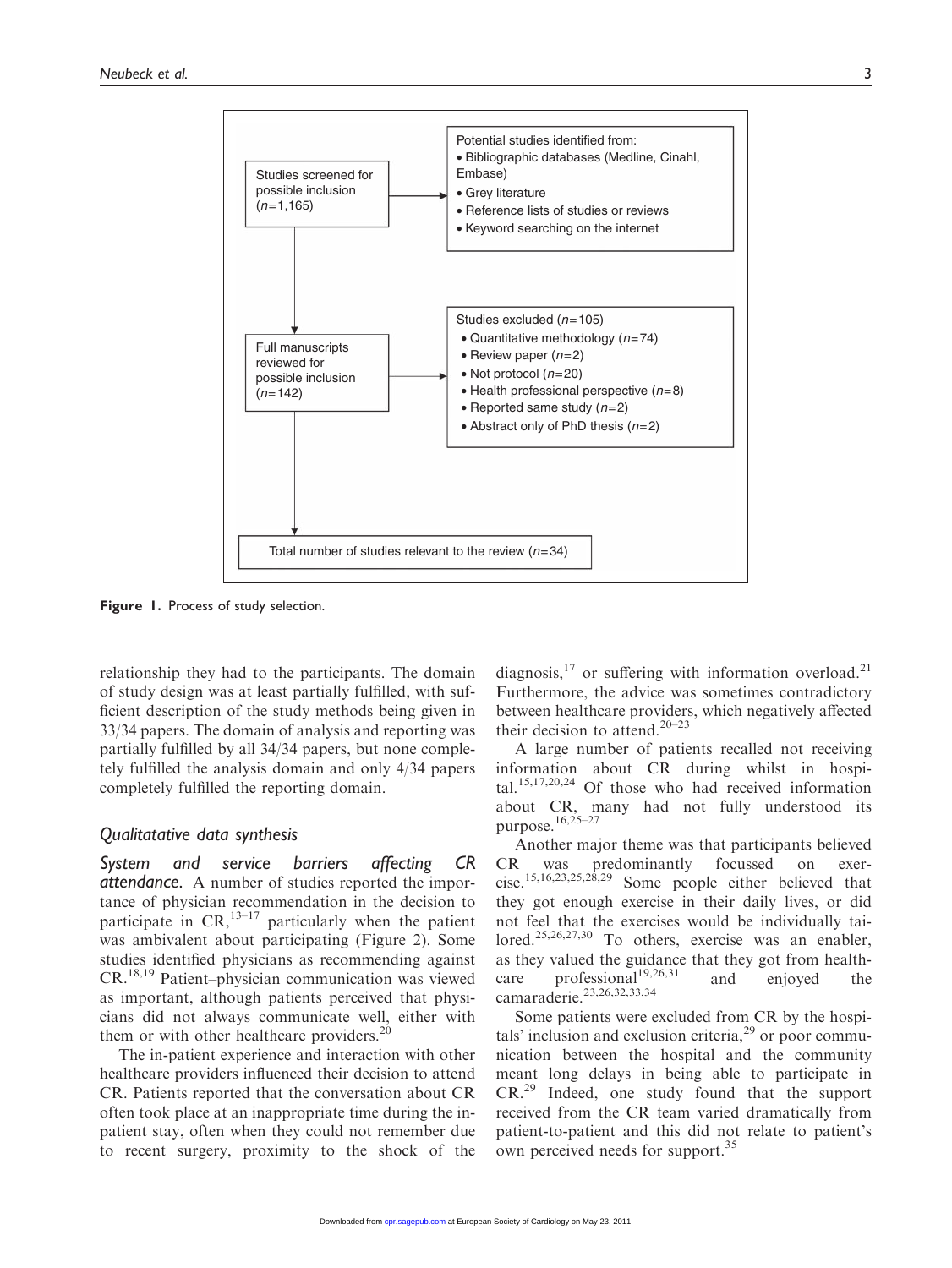| European Journal of Cardiovascular Prevention & Rehabilitation<br>Angina, atherosclerosis, MI, CHF<br>MI, atherosclerosis, UAP, angina,<br>MI, CABG, valve surgery, PCI<br>CAD/AMI, CHF, other CVD<br>CABG and/or valve surgery<br>MI, PCI, heart transplant<br>MI or revascularization<br>UAP, MI or CABG<br>MI, PCI, CABG<br>MI, CABG, PCI<br>MI, CABG, PCI<br>Eligible for CR<br>Eligible for CR<br>MI or CABG<br>MI or CABG<br>MI or CABG<br>chest pain<br>Diagnosis<br>GAD<br>ACS<br>$\overline{\Sigma}$<br>$\overline{\Sigma}$<br>$\overline{\Sigma}$<br>$\overline{\Sigma}$<br>$\overline{\Sigma}$<br>$\overline{\Sigma}$<br>Σ<br>65 patients: 20 Pakistani-Muslim,<br>387 patients in 33 focus groups<br>13 Indian-Hindu, 12 Indian-<br>41 patients: 34 South Asian &<br>44 patients in 8 focus groups<br>47 patients in 8 focus groups<br>26 patients in 5 focus groups<br>3 patients and 11 healthcare<br>64 patients: 45 South Asian,<br>54 carers: 37 South Asian,<br>6 Indian, 2 Bangladeshi<br>18 Canadian South Asian<br>20 patients: 12 Pakistani,<br>16 South Asian patients<br>7 African Caribbean<br>20 White-European<br>Sikh, 20 Europeans<br>20 White-European<br>30 female patients<br>10 female patients<br>30 female patients<br>40 female patients<br>10 female patients<br>professionals<br>Participants<br>49 patients<br>31 patients<br>10 patients<br>13 patients<br>50 patients<br>29 patients<br>14 patients<br>15 patients<br>patients<br>8 patients<br>Semi-structured interviews &<br>Semi-structured interviews<br>Semi-structured interviews<br>Semi-structured interviews<br>Semi-structured interviews<br>Semi-structured interviews<br>Semi-structured interviews<br>Semi-structured interviews<br>Semi-structured interviews<br>Semi-structured interviews<br>Semi-structured interviews<br>Semi-structured interviews<br>Semi-structured interviews<br>Semi-structured interviews<br>Semi-structured interviews<br>Semi-structured interviews<br>Semi-structured interviews<br>Semi-structured interviews<br>Semi-structured interviews<br>Semi-structured interviews<br>Semi-structured interviews<br>participant observation<br>Focus groups<br>Focus groups<br>Focus groups<br>Focus groups<br>Method<br>New Zealand<br>Country<br>Sweden<br>Canada<br>Canada<br>Canada<br>Canada<br>Ireland<br>ŠΣ<br>USA<br>AS<br>AS<br>USA<br>ΑSυ<br>$\leq$<br>$\leq$<br>$\leq$<br>$\leq$<br>$\leq$<br>$\leq$<br>$\leq$<br>$\preceq$<br>$\leq$<br>$\leq$ $\leq$<br>$\leq$<br>š<br>Condon and McCarthy (2006) <sup>31</sup><br>McSweeney and Crane <sup>19</sup> (2001)<br>Bergman and Bertero (2001) <sup>36</sup><br>Heid and Schmelzer (2004) <sup>18</sup><br>O'Driscoll et al. (2007) <sup>21</sup><br>Day and Batten (2006) <sup>35</sup><br>Dolansky et al. (2006) <sup>14</sup><br>McCorry et al. $(2009)^{22}$<br>Banerjee et al. (2010) <sup>13</sup><br>Chauhan et al. (2010) <sup>44</sup><br>Cooper et al. $(2005)^{28}$<br>Mitchell et al. (1999) <sup>32</sup><br>Grewal et al. (2010) <sup>15</sup><br>Mitoff et al. $(2005)^{17}$<br>Mead et al. (2010) <sup>20</sup><br>Jones et al. (2003) <sup>16</sup><br>Clark et al. $(2004)^{23}$<br>Jones et al. $(2007)^{24}$<br>Astin et al. (2008) <sup>45</sup><br>Jones et al. $(2009)^{27}$<br>Clark et al. $(2005)^3$<br>Darr et al. $(2008)^{37}$<br>Hird et al. $(2004)^{25}$<br>Jolly et al. (2004) <sup>39</sup><br>MacInnes $(2006)^{37}$<br>Study | Table 1. Studies included in analysis of patient participation in CR barriers and enablers |  |  | 4     |
|-------------------------------------------------------------------------------------------------------------------------------------------------------------------------------------------------------------------------------------------------------------------------------------------------------------------------------------------------------------------------------------------------------------------------------------------------------------------------------------------------------------------------------------------------------------------------------------------------------------------------------------------------------------------------------------------------------------------------------------------------------------------------------------------------------------------------------------------------------------------------------------------------------------------------------------------------------------------------------------------------------------------------------------------------------------------------------------------------------------------------------------------------------------------------------------------------------------------------------------------------------------------------------------------------------------------------------------------------------------------------------------------------------------------------------------------------------------------------------------------------------------------------------------------------------------------------------------------------------------------------------------------------------------------------------------------------------------------------------------------------------------------------------------------------------------------------------------------------------------------------------------------------------------------------------------------------------------------------------------------------------------------------------------------------------------------------------------------------------------------------------------------------------------------------------------------------------------------------------------------------------------------------------------------------------------------------------------------------------------------------------------------------------------------------------------------------------------------------------------------------------------------------------------------------------------------------------------------------------------------------------------------------------------------------------------------------------------------------------------------------------------------------------------------------------------------------------------------------------------------------------------------------------------------------------------------------------------------------------------------------------------------------------------------------------------------------------------------------------------------------------------------------------------------------------------------------------------------------------------------------------------------------------------------------------------------------------------------------------------------------------------------------------------------------------------------------------|--------------------------------------------------------------------------------------------|--|--|-------|
|                                                                                                                                                                                                                                                                                                                                                                                                                                                                                                                                                                                                                                                                                                                                                                                                                                                                                                                                                                                                                                                                                                                                                                                                                                                                                                                                                                                                                                                                                                                                                                                                                                                                                                                                                                                                                                                                                                                                                                                                                                                                                                                                                                                                                                                                                                                                                                                                                                                                                                                                                                                                                                                                                                                                                                                                                                                                                                                                                                                                                                                                                                                                                                                                                                                                                                                                                                                                                                                       |                                                                                            |  |  |       |
|                                                                                                                                                                                                                                                                                                                                                                                                                                                                                                                                                                                                                                                                                                                                                                                                                                                                                                                                                                                                                                                                                                                                                                                                                                                                                                                                                                                                                                                                                                                                                                                                                                                                                                                                                                                                                                                                                                                                                                                                                                                                                                                                                                                                                                                                                                                                                                                                                                                                                                                                                                                                                                                                                                                                                                                                                                                                                                                                                                                                                                                                                                                                                                                                                                                                                                                                                                                                                                                       |                                                                                            |  |  |       |
|                                                                                                                                                                                                                                                                                                                                                                                                                                                                                                                                                                                                                                                                                                                                                                                                                                                                                                                                                                                                                                                                                                                                                                                                                                                                                                                                                                                                                                                                                                                                                                                                                                                                                                                                                                                                                                                                                                                                                                                                                                                                                                                                                                                                                                                                                                                                                                                                                                                                                                                                                                                                                                                                                                                                                                                                                                                                                                                                                                                                                                                                                                                                                                                                                                                                                                                                                                                                                                                       |                                                                                            |  |  |       |
|                                                                                                                                                                                                                                                                                                                                                                                                                                                                                                                                                                                                                                                                                                                                                                                                                                                                                                                                                                                                                                                                                                                                                                                                                                                                                                                                                                                                                                                                                                                                                                                                                                                                                                                                                                                                                                                                                                                                                                                                                                                                                                                                                                                                                                                                                                                                                                                                                                                                                                                                                                                                                                                                                                                                                                                                                                                                                                                                                                                                                                                                                                                                                                                                                                                                                                                                                                                                                                                       |                                                                                            |  |  |       |
|                                                                                                                                                                                                                                                                                                                                                                                                                                                                                                                                                                                                                                                                                                                                                                                                                                                                                                                                                                                                                                                                                                                                                                                                                                                                                                                                                                                                                                                                                                                                                                                                                                                                                                                                                                                                                                                                                                                                                                                                                                                                                                                                                                                                                                                                                                                                                                                                                                                                                                                                                                                                                                                                                                                                                                                                                                                                                                                                                                                                                                                                                                                                                                                                                                                                                                                                                                                                                                                       |                                                                                            |  |  |       |
|                                                                                                                                                                                                                                                                                                                                                                                                                                                                                                                                                                                                                                                                                                                                                                                                                                                                                                                                                                                                                                                                                                                                                                                                                                                                                                                                                                                                                                                                                                                                                                                                                                                                                                                                                                                                                                                                                                                                                                                                                                                                                                                                                                                                                                                                                                                                                                                                                                                                                                                                                                                                                                                                                                                                                                                                                                                                                                                                                                                                                                                                                                                                                                                                                                                                                                                                                                                                                                                       |                                                                                            |  |  |       |
|                                                                                                                                                                                                                                                                                                                                                                                                                                                                                                                                                                                                                                                                                                                                                                                                                                                                                                                                                                                                                                                                                                                                                                                                                                                                                                                                                                                                                                                                                                                                                                                                                                                                                                                                                                                                                                                                                                                                                                                                                                                                                                                                                                                                                                                                                                                                                                                                                                                                                                                                                                                                                                                                                                                                                                                                                                                                                                                                                                                                                                                                                                                                                                                                                                                                                                                                                                                                                                                       |                                                                                            |  |  |       |
|                                                                                                                                                                                                                                                                                                                                                                                                                                                                                                                                                                                                                                                                                                                                                                                                                                                                                                                                                                                                                                                                                                                                                                                                                                                                                                                                                                                                                                                                                                                                                                                                                                                                                                                                                                                                                                                                                                                                                                                                                                                                                                                                                                                                                                                                                                                                                                                                                                                                                                                                                                                                                                                                                                                                                                                                                                                                                                                                                                                                                                                                                                                                                                                                                                                                                                                                                                                                                                                       |                                                                                            |  |  |       |
|                                                                                                                                                                                                                                                                                                                                                                                                                                                                                                                                                                                                                                                                                                                                                                                                                                                                                                                                                                                                                                                                                                                                                                                                                                                                                                                                                                                                                                                                                                                                                                                                                                                                                                                                                                                                                                                                                                                                                                                                                                                                                                                                                                                                                                                                                                                                                                                                                                                                                                                                                                                                                                                                                                                                                                                                                                                                                                                                                                                                                                                                                                                                                                                                                                                                                                                                                                                                                                                       |                                                                                            |  |  |       |
|                                                                                                                                                                                                                                                                                                                                                                                                                                                                                                                                                                                                                                                                                                                                                                                                                                                                                                                                                                                                                                                                                                                                                                                                                                                                                                                                                                                                                                                                                                                                                                                                                                                                                                                                                                                                                                                                                                                                                                                                                                                                                                                                                                                                                                                                                                                                                                                                                                                                                                                                                                                                                                                                                                                                                                                                                                                                                                                                                                                                                                                                                                                                                                                                                                                                                                                                                                                                                                                       |                                                                                            |  |  |       |
|                                                                                                                                                                                                                                                                                                                                                                                                                                                                                                                                                                                                                                                                                                                                                                                                                                                                                                                                                                                                                                                                                                                                                                                                                                                                                                                                                                                                                                                                                                                                                                                                                                                                                                                                                                                                                                                                                                                                                                                                                                                                                                                                                                                                                                                                                                                                                                                                                                                                                                                                                                                                                                                                                                                                                                                                                                                                                                                                                                                                                                                                                                                                                                                                                                                                                                                                                                                                                                                       |                                                                                            |  |  |       |
|                                                                                                                                                                                                                                                                                                                                                                                                                                                                                                                                                                                                                                                                                                                                                                                                                                                                                                                                                                                                                                                                                                                                                                                                                                                                                                                                                                                                                                                                                                                                                                                                                                                                                                                                                                                                                                                                                                                                                                                                                                                                                                                                                                                                                                                                                                                                                                                                                                                                                                                                                                                                                                                                                                                                                                                                                                                                                                                                                                                                                                                                                                                                                                                                                                                                                                                                                                                                                                                       |                                                                                            |  |  |       |
|                                                                                                                                                                                                                                                                                                                                                                                                                                                                                                                                                                                                                                                                                                                                                                                                                                                                                                                                                                                                                                                                                                                                                                                                                                                                                                                                                                                                                                                                                                                                                                                                                                                                                                                                                                                                                                                                                                                                                                                                                                                                                                                                                                                                                                                                                                                                                                                                                                                                                                                                                                                                                                                                                                                                                                                                                                                                                                                                                                                                                                                                                                                                                                                                                                                                                                                                                                                                                                                       |                                                                                            |  |  |       |
|                                                                                                                                                                                                                                                                                                                                                                                                                                                                                                                                                                                                                                                                                                                                                                                                                                                                                                                                                                                                                                                                                                                                                                                                                                                                                                                                                                                                                                                                                                                                                                                                                                                                                                                                                                                                                                                                                                                                                                                                                                                                                                                                                                                                                                                                                                                                                                                                                                                                                                                                                                                                                                                                                                                                                                                                                                                                                                                                                                                                                                                                                                                                                                                                                                                                                                                                                                                                                                                       |                                                                                            |  |  |       |
|                                                                                                                                                                                                                                                                                                                                                                                                                                                                                                                                                                                                                                                                                                                                                                                                                                                                                                                                                                                                                                                                                                                                                                                                                                                                                                                                                                                                                                                                                                                                                                                                                                                                                                                                                                                                                                                                                                                                                                                                                                                                                                                                                                                                                                                                                                                                                                                                                                                                                                                                                                                                                                                                                                                                                                                                                                                                                                                                                                                                                                                                                                                                                                                                                                                                                                                                                                                                                                                       |                                                                                            |  |  |       |
|                                                                                                                                                                                                                                                                                                                                                                                                                                                                                                                                                                                                                                                                                                                                                                                                                                                                                                                                                                                                                                                                                                                                                                                                                                                                                                                                                                                                                                                                                                                                                                                                                                                                                                                                                                                                                                                                                                                                                                                                                                                                                                                                                                                                                                                                                                                                                                                                                                                                                                                                                                                                                                                                                                                                                                                                                                                                                                                                                                                                                                                                                                                                                                                                                                                                                                                                                                                                                                                       |                                                                                            |  |  |       |
|                                                                                                                                                                                                                                                                                                                                                                                                                                                                                                                                                                                                                                                                                                                                                                                                                                                                                                                                                                                                                                                                                                                                                                                                                                                                                                                                                                                                                                                                                                                                                                                                                                                                                                                                                                                                                                                                                                                                                                                                                                                                                                                                                                                                                                                                                                                                                                                                                                                                                                                                                                                                                                                                                                                                                                                                                                                                                                                                                                                                                                                                                                                                                                                                                                                                                                                                                                                                                                                       |                                                                                            |  |  |       |
|                                                                                                                                                                                                                                                                                                                                                                                                                                                                                                                                                                                                                                                                                                                                                                                                                                                                                                                                                                                                                                                                                                                                                                                                                                                                                                                                                                                                                                                                                                                                                                                                                                                                                                                                                                                                                                                                                                                                                                                                                                                                                                                                                                                                                                                                                                                                                                                                                                                                                                                                                                                                                                                                                                                                                                                                                                                                                                                                                                                                                                                                                                                                                                                                                                                                                                                                                                                                                                                       |                                                                                            |  |  |       |
|                                                                                                                                                                                                                                                                                                                                                                                                                                                                                                                                                                                                                                                                                                                                                                                                                                                                                                                                                                                                                                                                                                                                                                                                                                                                                                                                                                                                                                                                                                                                                                                                                                                                                                                                                                                                                                                                                                                                                                                                                                                                                                                                                                                                                                                                                                                                                                                                                                                                                                                                                                                                                                                                                                                                                                                                                                                                                                                                                                                                                                                                                                                                                                                                                                                                                                                                                                                                                                                       |                                                                                            |  |  |       |
|                                                                                                                                                                                                                                                                                                                                                                                                                                                                                                                                                                                                                                                                                                                                                                                                                                                                                                                                                                                                                                                                                                                                                                                                                                                                                                                                                                                                                                                                                                                                                                                                                                                                                                                                                                                                                                                                                                                                                                                                                                                                                                                                                                                                                                                                                                                                                                                                                                                                                                                                                                                                                                                                                                                                                                                                                                                                                                                                                                                                                                                                                                                                                                                                                                                                                                                                                                                                                                                       |                                                                                            |  |  |       |
|                                                                                                                                                                                                                                                                                                                                                                                                                                                                                                                                                                                                                                                                                                                                                                                                                                                                                                                                                                                                                                                                                                                                                                                                                                                                                                                                                                                                                                                                                                                                                                                                                                                                                                                                                                                                                                                                                                                                                                                                                                                                                                                                                                                                                                                                                                                                                                                                                                                                                                                                                                                                                                                                                                                                                                                                                                                                                                                                                                                                                                                                                                                                                                                                                                                                                                                                                                                                                                                       |                                                                                            |  |  |       |
|                                                                                                                                                                                                                                                                                                                                                                                                                                                                                                                                                                                                                                                                                                                                                                                                                                                                                                                                                                                                                                                                                                                                                                                                                                                                                                                                                                                                                                                                                                                                                                                                                                                                                                                                                                                                                                                                                                                                                                                                                                                                                                                                                                                                                                                                                                                                                                                                                                                                                                                                                                                                                                                                                                                                                                                                                                                                                                                                                                                                                                                                                                                                                                                                                                                                                                                                                                                                                                                       |                                                                                            |  |  |       |
|                                                                                                                                                                                                                                                                                                                                                                                                                                                                                                                                                                                                                                                                                                                                                                                                                                                                                                                                                                                                                                                                                                                                                                                                                                                                                                                                                                                                                                                                                                                                                                                                                                                                                                                                                                                                                                                                                                                                                                                                                                                                                                                                                                                                                                                                                                                                                                                                                                                                                                                                                                                                                                                                                                                                                                                                                                                                                                                                                                                                                                                                                                                                                                                                                                                                                                                                                                                                                                                       |                                                                                            |  |  |       |
|                                                                                                                                                                                                                                                                                                                                                                                                                                                                                                                                                                                                                                                                                                                                                                                                                                                                                                                                                                                                                                                                                                                                                                                                                                                                                                                                                                                                                                                                                                                                                                                                                                                                                                                                                                                                                                                                                                                                                                                                                                                                                                                                                                                                                                                                                                                                                                                                                                                                                                                                                                                                                                                                                                                                                                                                                                                                                                                                                                                                                                                                                                                                                                                                                                                                                                                                                                                                                                                       |                                                                                            |  |  |       |
|                                                                                                                                                                                                                                                                                                                                                                                                                                                                                                                                                                                                                                                                                                                                                                                                                                                                                                                                                                                                                                                                                                                                                                                                                                                                                                                                                                                                                                                                                                                                                                                                                                                                                                                                                                                                                                                                                                                                                                                                                                                                                                                                                                                                                                                                                                                                                                                                                                                                                                                                                                                                                                                                                                                                                                                                                                                                                                                                                                                                                                                                                                                                                                                                                                                                                                                                                                                                                                                       |                                                                                            |  |  |       |
|                                                                                                                                                                                                                                                                                                                                                                                                                                                                                                                                                                                                                                                                                                                                                                                                                                                                                                                                                                                                                                                                                                                                                                                                                                                                                                                                                                                                                                                                                                                                                                                                                                                                                                                                                                                                                                                                                                                                                                                                                                                                                                                                                                                                                                                                                                                                                                                                                                                                                                                                                                                                                                                                                                                                                                                                                                                                                                                                                                                                                                                                                                                                                                                                                                                                                                                                                                                                                                                       |                                                                                            |  |  |       |
|                                                                                                                                                                                                                                                                                                                                                                                                                                                                                                                                                                                                                                                                                                                                                                                                                                                                                                                                                                                                                                                                                                                                                                                                                                                                                                                                                                                                                                                                                                                                                                                                                                                                                                                                                                                                                                                                                                                                                                                                                                                                                                                                                                                                                                                                                                                                                                                                                                                                                                                                                                                                                                                                                                                                                                                                                                                                                                                                                                                                                                                                                                                                                                                                                                                                                                                                                                                                                                                       |                                                                                            |  |  |       |
|                                                                                                                                                                                                                                                                                                                                                                                                                                                                                                                                                                                                                                                                                                                                                                                                                                                                                                                                                                                                                                                                                                                                                                                                                                                                                                                                                                                                                                                                                                                                                                                                                                                                                                                                                                                                                                                                                                                                                                                                                                                                                                                                                                                                                                                                                                                                                                                                                                                                                                                                                                                                                                                                                                                                                                                                                                                                                                                                                                                                                                                                                                                                                                                                                                                                                                                                                                                                                                                       |                                                                                            |  |  |       |
|                                                                                                                                                                                                                                                                                                                                                                                                                                                                                                                                                                                                                                                                                                                                                                                                                                                                                                                                                                                                                                                                                                                                                                                                                                                                                                                                                                                                                                                                                                                                                                                                                                                                                                                                                                                                                                                                                                                                                                                                                                                                                                                                                                                                                                                                                                                                                                                                                                                                                                                                                                                                                                                                                                                                                                                                                                                                                                                                                                                                                                                                                                                                                                                                                                                                                                                                                                                                                                                       |                                                                                            |  |  | O(00) |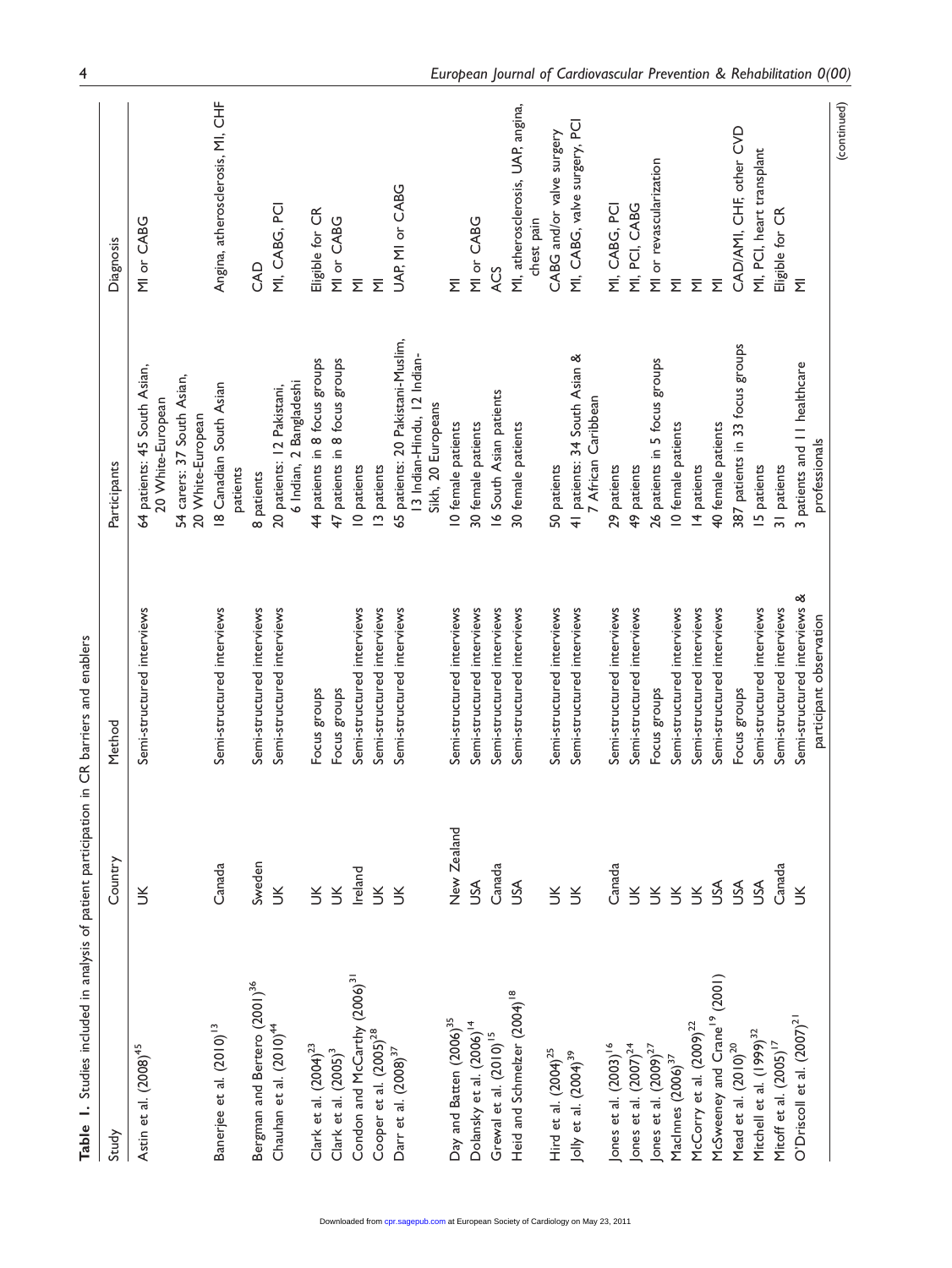| Study                               | Country   | Method                                                        | Participants                                                                          | <b>Diagnosis</b> |
|-------------------------------------|-----------|---------------------------------------------------------------|---------------------------------------------------------------------------------------|------------------|
| Pullen et al. (2009) <sup>40</sup>  | $\preceq$ | Semi-structured interviews                                    | 8 female patients                                                                     | MI, CABG, PCI    |
| Schou et al. (2008) <sup>34</sup>   | Denmark   | Focus groups                                                  | 6 female patients                                                                     | Σ                |
| Taylor et al. (2010) <sup>30</sup>  | Australia | Semi-structured interviews                                    | 15 aboriginal patients                                                                | Cardiac patients |
| Tod et al. $(2002)^{29}$            | $\leq$    | Semi-structured interviews                                    | 20 patients and 15 staff                                                              | Σ                |
| Tolmie et al. (2009) <sup>43</sup>  |           | & semi-structured interviews<br>Mixed methods; questionnaires | 31 patients (65 years and over)                                                       | Σ                |
| Visram et al. (2008) <sup>41</sup>  | š         | Semi-structured interviews &<br>focus group                   | 8 healthcare professionals<br>9 South Asian patients<br>(focus group)<br>(interviews) | Eligible for CR  |
| White et al. (2010) <sup>46</sup>   |           | Semi-structured interviews                                    | 15 patients                                                                           | Σ                |
| Wingham et al. (2006) <sup>33</sup> |           | Semi-structured interviews                                    | 17 patients                                                                           | Σ                |
| Wyer et al. $(2001)^{42}$           |           | Semi-structured interviews                                    | 21 patients                                                                           | Σ                |

Emotions surrounding CHD diagnosis. People spoke of the distress surrounding the CHD diagnosis.<sup>31,36</sup> Participants experienced disbelief and denial.<sup>33</sup> They experienced a loss of confidence and felt vulnerable in the face of a diagnosis which was mostly unexpected and confusing.<sup>16,33,37</sup> They were frustrated by the illogical way in which they perceived that CHD 'strikes'.<sup>31,37</sup> Many people focussed on survival in the early recovery period and decided to take part in CR as a result. $31,33$ Independent of participation in CR, the diagnosis of CHD caused a great deal of life stress and introspection.<sup>23,31,36,37</sup>

Physical barriers affecting CR attendance. For some people there were a number of physical barriers which prevented them from participating in CR. The main factors included: no or restricted transportation;15,16,18,19,25,28,29,33,39–41 lack of parking at  $CR$  facility;<sup>16,24,29,33,42</sup> competing work commitments<sup>15,16,18,28,33,34</sup> or care for others commitments;<sup>25,30</sup> inconvenient programme scheduling; $28,40$  personal safety concerns;<sup>42</sup> financial cost;<sup>19,20,32</sup> and language barriers.<sup>21,29,39,43,44</sup> One study reported that taking part in CR disrupted the entire day.<sup>19</sup>

For others these physical barriers were overcome through a variety of solutions. Firstly the use of flexible programme formats; $^{13}$  home-based options; $^{39}$ and importantly language- or culture-specific programmes.30,41

Personal barriers affecting CR attendance. Opinions surrounding the diagnosis and management of CHD were polarized. For some participants, the decision not to attend CR was because of specific beliefs around the nature of CHD and the benefits, or lack thereof, of  $CR^{20,23,28,43}$  These participants recalled that advice received at all stages of their treatment was contradictory.<sup>20,44,46</sup> They perceived the healthcare professionals as coercive and didactic. $21,23$  In general, these participants had a poor understanding of CHD risk, tending to focus on the psychosocial aspects of CHD, such as believing CHD was caused entirely by stress.<sup>23,39</sup> They also perceived themselves as having little control over their cardiovascular risk factors, believing change was pointless.<sup>17,22,23</sup> Some participants also had negative perceptions of people who choose to participate in CR, believing that they were elderly or 'needy'.<sup>16,19,23</sup> They were also embarrassed about participating in any group exercise.23,25,28,32,39

CR participants expressed vastly different opinions about CHD and preventing recurrence. Firstly, they perceived the healthcare professionals as being experts in CHD, who minimized the contradictions in their explanations.13,19,23,33 The participants had a clearer understanding of CHD risk, focussing mainly on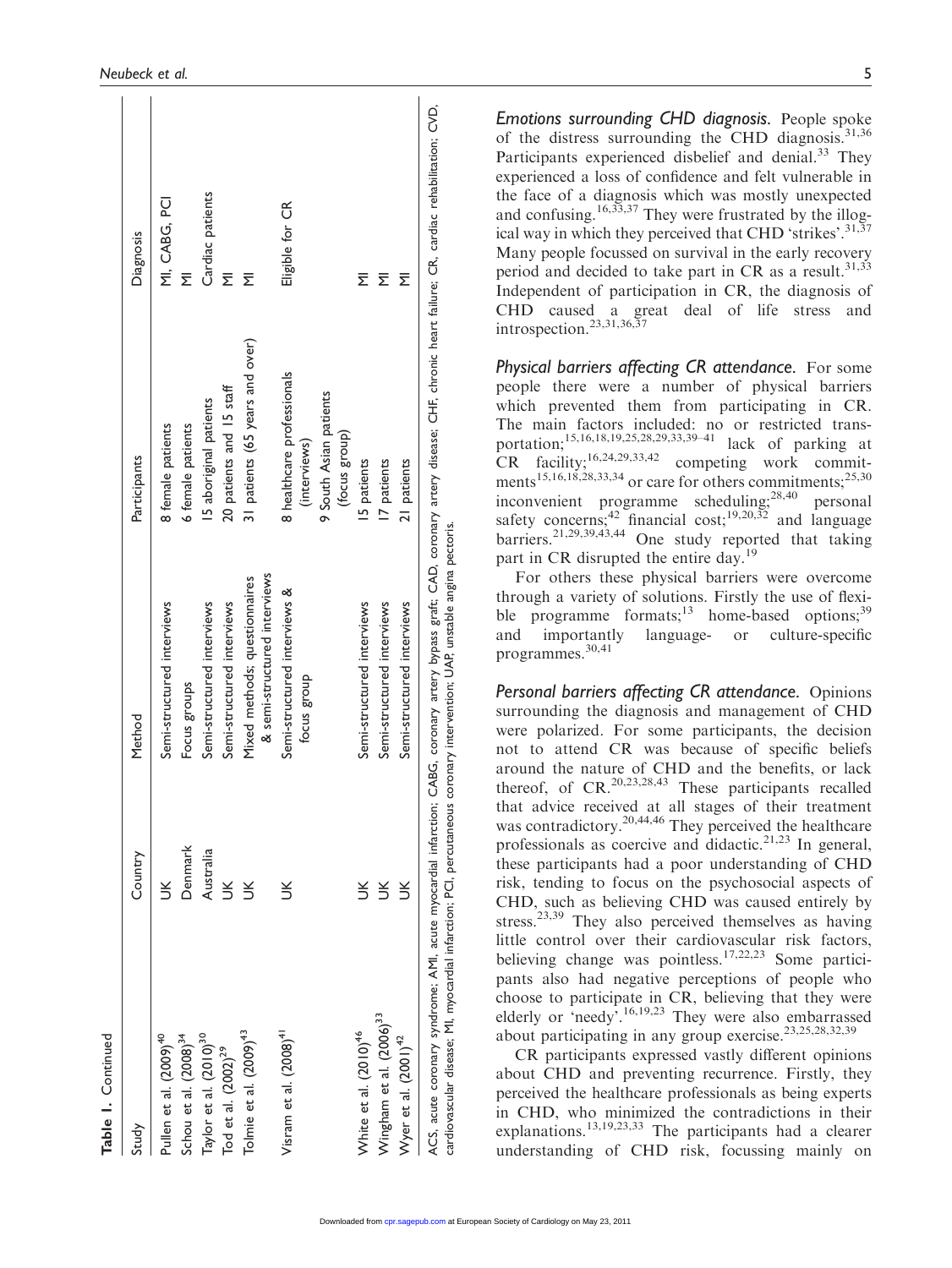|                                          | Domain I: Research team<br>and reflexivity |                                      | Domain 2: Study<br>design |                          |           | Domain 3: Analysis<br>and findings |                  |                          |
|------------------------------------------|--------------------------------------------|--------------------------------------|---------------------------|--------------------------|-----------|------------------------------------|------------------|--------------------------|
| Publication                              | Personal<br>characteristics                | Relationship<br>with<br>participants | Theoretical<br>framework  | Participant<br>selection | Setting   | Data<br>collection                 | Data<br>analysis | Reporting                |
| Astin et al. (2008) <sup>45</sup>        | Þ                                          | $\times$                             | P                         | P                        |           | P                                  | P                | P                        |
| Banerjee et al. (2010) <sup>13</sup>     | $\times$                                   | $\times$                             | P                         | P                        | P         | P                                  | P                | P                        |
| Bergman and Bertero (2001) <sup>36</sup> | P                                          | $\times$                             | $\sqrt{}$                 | P                        | P         | P                                  | $\times$         | P                        |
| Chauhan et al. (2010) <sup>44</sup>      | P                                          | X                                    | $\sqrt{}$                 | $\sqrt{}$                | P         | P                                  | P                | P                        |
| Clark et al. (2004) <sup>23</sup>        | Þ                                          | P                                    | P                         | $\sqrt{}$                | $\sqrt{}$ | P                                  | p                | $\sqrt{}$                |
| Clark et al. (2005) <sup>3</sup>         | $\times$                                   | $\times$                             | P                         | $\sqrt{}$                | $\vee$    | P                                  | P                | $\scriptstyle\mathsf{V}$ |
| Condon and McCarthy (2006) <sup>31</sup> | X                                          | $\times$                             | P                         | $\sqrt{}$                | P         | P                                  | p                | P                        |
| Cooper et al. (2005) <sup>28</sup>       | X                                          | $\times$                             | $\sqrt{}$                 | $\sqrt{}$                | P         | P                                  | p                | P                        |
| Darr et al. (2008) <sup>38</sup>         | $\times$                                   | $\times$                             | P                         | P                        | P         | P                                  | P                | P                        |
| Day and Batten (2006) <sup>35</sup>      | P                                          | $\times$                             | $\sqrt{}$                 | P                        | P         | P                                  | P                | P                        |
| Dolansky et al. (2006) <sup>14</sup>     | P                                          | $\times$                             | P                         | P                        | P         | P                                  | p                | P                        |
| Grewal et al. (2010) <sup>15</sup>       | P                                          | $\times$                             | $\sqrt{}$                 | P                        | P         | P                                  | P                | P                        |
| Heid and Schmelzer (2004) <sup>18</sup>  | $\times$                                   | $\times$                             | $\sqrt{}$                 | P                        | P         | P                                  | P                | P                        |
| Hird et al. (2004) <sup>25</sup>         | $\times$                                   | $\times$                             | P                         | P                        | P         | P                                  | P                | P                        |
| Jolly et al. (2004) <sup>39</sup>        | ×                                          | X                                    | $\sqrt{}$                 | P                        | P         | P                                  | P                | P                        |
| Jones et al. (2003) <sup>16</sup>        | $\times$                                   | $\times$                             | P                         | $\checkmark$             | P         | P                                  | P                | P                        |
| Jones et al. (2007) <sup>24</sup>        | P                                          | X                                    | $\times$                  | $\vee$                   | P         | P                                  | P                | P                        |
| Jones et al. (2009) <sup>27</sup>        | $\times$                                   | $\times$                             | P                         | P                        | P         | P                                  | p                | P                        |
| MacInnes (2006) <sup>37</sup>            | Þ                                          | X                                    | $\sqrt{}$                 | P                        | P         | P                                  | p                | P                        |
| McCorry et al. (2009) <sup>22</sup>      | $\times$                                   | $\times$                             | P                         | P                        | P         | P                                  | p                | P                        |
| McSweeney and Crane <sup>19</sup> (2001) | $\times$                                   | $\times$                             | P                         | P                        | P         | P                                  | p                | P                        |
| Mead et al. (2010) <sup>20</sup>         | X                                          | $\times$                             | P                         | P                        | P         | P                                  | p                | P                        |
| Mitchell et al. (1999) <sup>32</sup>     | $\times$                                   | $\times$                             | $\sqrt{}$                 | P                        | P         | P                                  | P                | P                        |
| Mitoff et al. (2005) <sup>17</sup>       | P                                          | $\times$                             | $\sqrt{}$                 | P                        | P         | P                                  | P                | P                        |
| O'Driscoll et al. (2007) <sup>21</sup>   | P                                          | $\times$                             | $\sqrt{}$                 | P                        | P         | P                                  | P                | P                        |
| Pullen et al. (2009) <sup>40</sup>       | P                                          | P                                    | $\sqrt{}$                 | P                        | P         | P                                  | P                | P                        |
| Schou et al. (2008) <sup>57</sup>        | P                                          | $\times$                             | $\sqrt{}$                 | P                        | P         | P                                  | P                | P                        |
| Taylor et al. (2010) <sup>30</sup>       | P                                          | P                                    | P                         | P                        | P         | P                                  | P                | $\scriptstyle\mathsf{V}$ |
| Tod et al. (2002) <sup>29</sup>          | $\times$                                   | $\times$                             | Þ                         | $\sqrt{}$                | $\sqrt{}$ | P                                  | P                | P                        |
| Tolmie et al. (2009) <sup>58</sup>       | Þ                                          | X                                    | P                         | P                        | P         | P                                  | P                | P                        |
| Visram et al. (2008) <sup>41</sup>       | $\times$                                   | $\times$                             | $\sqrt{}$                 | P                        | P         | P                                  | P                | P                        |
| White et al. (2010) <sup>46</sup>        | P                                          | $\times$                             | P                         | P                        | P         | P                                  | P                | $\sqrt{}$                |
| Wingham et al. (2006) <sup>33</sup>      | P                                          | $\times$                             | $\sqrt{}$                 | P                        | P         | P                                  | p                | P                        |
| Wyer et al. (2001) <sup>42</sup>         | $\times$                                   | $\times$                             | P                         | $\sqrt{}$                | P         | P                                  | P                | P                        |

# Table 2. Quality checklist

 $\sqrt{ }$ , criteria fulfilled; p, criteria partly fulfilled;  $\times$ , criteria not fulfilled.

modifiable risks, such as lifestyle, and understanding the need to make lifestyle changes.<sup>13,16,18,23,37,39</sup> CR participants felt they had control over their cardiovascular risk factors and were able to make meaningful changes.23,26,38 They valued the peer support and enjoyed the camaraderie.<sup>23,32,33</sup> Interestingly, participants also spoke of being embarrassed, but that they had overcome it and began to enjoy CR.<sup>23,26</sup>

Culturally and linguistically diverse populations. Specific barriers to attendance exist within culturally and linguistically diverse (CALD) populations. Eight papers focussed on the experiences of CALD populations. Six of these examined the experiences of South Asian patients,13,15,38,39,43,45 one examined the experiences of South Asian and African Caribbean patients,<sup>39</sup> and one explored the experiences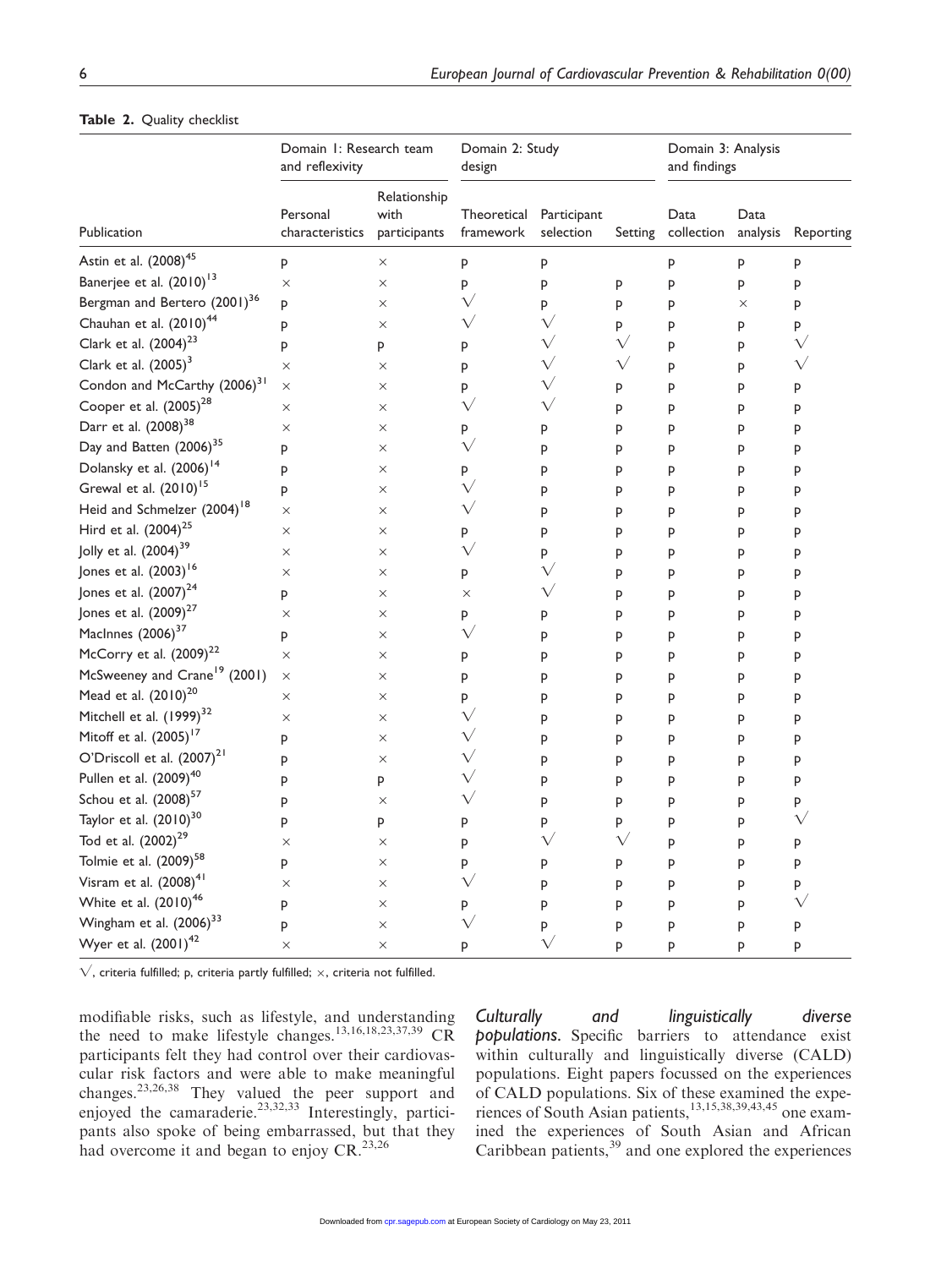

Figure 2. Results of the meta-synthesis.

of Australian Aboriginal patients.<sup>30</sup> For the South Asian patients, language was a major barrier to participation.39,45 Participation was highest where all participants spoke English.<sup>13</sup>

Some issues arose around translation of material, with family members often acting as interpreters.<sup>45</sup> When this occurred, family members avoided passing on what they believed might be distressing information, and therefore some healthy heart messages were lost.<sup>45</sup> A number of South Asian patients believed that CHD was caused by divine intervention and as such they should accept it as the will of God. $38,44$  It was particularly important to have the recommendation of the physician to participate, as physicians are highly respected within the South Asian culture.<sup>13,15</sup> Among Australian Aboriginals there were also issues relating to colonialism and healthcare, and their younger age of CHD onset.<sup>30</sup> Also, Australian Aboriginals experienced disempowerment to make lifestyle changes secondary to the confronting messages in the media about their poor health outcomes.<sup>30</sup>

Some female CALD participants were embarrassed at exercising in a mixed group and believed that they did not have the right clothing or footwear to participate.<sup>41</sup> Female partners of male CALD patients attending CR, who were responsible for meal preparation, were not always included in information sessions about healthy eating or were unable to understand the information which was delivered in English.<sup>43</sup> Yet another problem existed when patients from CALD background were given dietary advice which was not culturally sensitive. This caused distress to the participants and lead them to believe that CR was not relevant to them.<sup>41</sup>

Gender differences. Although the majority of reasons for deciding whether or not to participate in CR were the same for men and women, they did have different expectations from CR. Men typically wanted practical support and advice, $14$  whereas women wanted emotional and social support.<sup>14</sup> Women also spoke of the decision to attend CR requiring courage.<sup>1</sup>

# **Discussion**

This study presents the first major systematic review and meta-synthesis of qualitative studies examining patients' decisions about attending CR. Our results show that there are a number of reasons affecting the decision to attend CR. Firstly, there are service and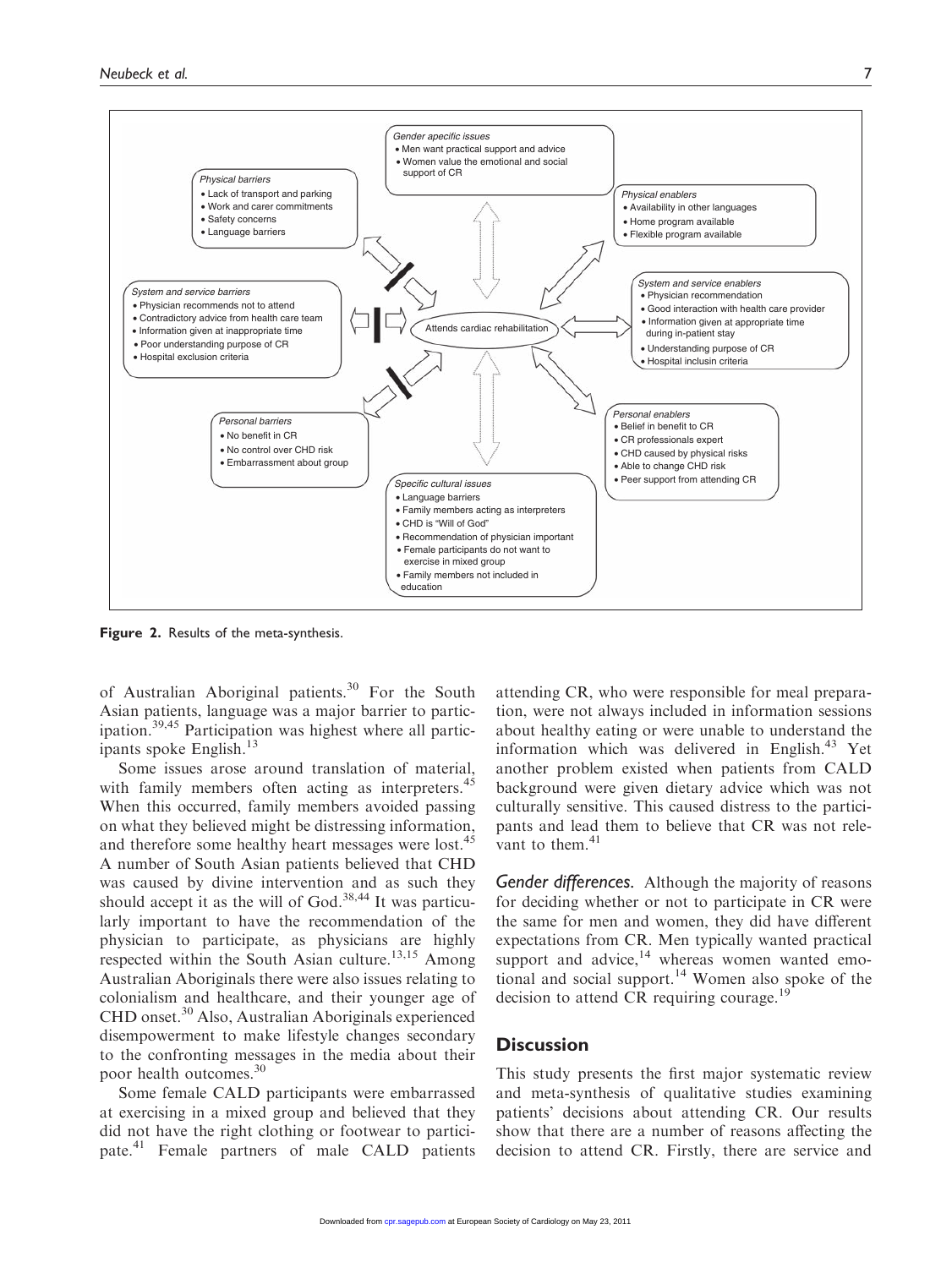system level barriers: physician recommendation, interaction with the healthcare team, and misconceptions surrounding CR. Secondly there are practical barriers: transport and parking, cost, and language. Thirdly there are personal barriers: perception of CHD and CR, and belief in ability to control CHD. Finally there are specific issues which affect CALD patients and women more particularly.

By working together to ensure that consistent advice is given across the healthcare team and that physicians recommend CR to all eligible patients, for example by using timely maintained electronic health records,  $47$  we can minimize the perceptions patients have of contradictions with the advice they are given. While one of the issues which our review highlighted was poor timing of the invitation to participate, we did not find any studies which had specifically addressed this. However, some studies have suggested that using an automatic referral system to CR may increase participation.<sup>48-50</sup>

Notable was the large number of participants who had a poor understanding of what CR was, and many believed it was solely, or predominantly, about exercise. While some participants were encouraged to participate by this belief, others were discouraged. In one review of the literature, it was suggested that marketing CR as multiple risk reduction programmes may enhance uptake. $8$  Practical barriers, such as transport, parking, working, language, and scheduling, which have been widely cited in the literature, are also conceptualized by the participants in the current analysis. Attendance at CR might increase if out-of-hours services are provided, or if transport is provided, yet no studies have demonstrated if this is the case. Attendance has been increased where services are provided in other languages,13,43 or where a flexible or remote model has been used.<sup>51</sup>

However, marketing and adapting CR may only be part of the solution. While there were misconceptions surrounding CR, we also noted a difference in peoples' beliefs about their CHD, its trajectory, and CR.17,22,23,25,26,31,37,39,41 Those who were most likely to attend were also most likely to believe CHD was caused by biomedical risk factors and that they had some control over it. Those who were least likely to attend believed that CHD was caused by psychosocial factors and that they had little or no control over it. Taking a direct didactic approach to attendance at CR is likely to cause resistance.<sup>52</sup> Instead, techniques such as motivational interviewing, combined with flexible community alternatives to facility CR, can promote the uptake in people who have declined  $CR.^{53}$  A further solution could enlist peer-group support. $^{23}$ 

The main barriers to participation for patients from CALD backgrounds are related to language. However, we also found fatalistic health beliefs, and culturally

insensitivity can act as barriers to participation. Programmes which are specifically tailored to cultural beliefs and needs could therefore increase uptake.<sup>41</sup> Specific strategies to increase uptake include cultural awareness training for non-indigenous staff, involving Aboriginal health workers and family members in CR, engaging with community elders and incorporating CR into existing community-based programmes.<sup>53</sup>

While we noted similar barriers to participation in CR for men and women, we highlighted that women value the social support of CR more than other aspects of the programme. Another study has found women were significantly more anxious than men and also scored more highly for social inhibition, which may explain the lower participation and completion rates in CR by women. $54$ 

Given the broad and extensive range of barriers which prevent people from participating in CR, it is unlikely that there will be a single solution. Rather, we need to develop a suite of solutions, which are flexible, responsive to the needs of the patients, are delivered in a variety of settings and modes, and are commensurate with the resources available. One proposed model for this is Secondary Prevention of coronary heart disease for All in Need (SPAN).<sup>55</sup> SPAN is inherently flexible yet provides a minimum level of health service standardization. It can be delivered across any area health service regardless of a patient's age, gender, ethnicity, geographical location, or socioeconomic status. Importantly, the setting, communication technologies, and components of each patient's care are governed and woven into continuing care provided by the family physician in concert with a cardiac care facilitator.

Our review is limited by the quality of the included studies. Quality was assessed by using the COREQ checklist, but this provides guidance towards quality rather than categorical scoring. In addition, although the included papers all addressed participation in CR, the methodologies of the individual papers and the data collection techniques were quite diverse, which may hinder effective data synthesis.<sup>56</sup> Further, the length of time from diagnosis to study may have created recall bias in some participants. It was also not possible to assess whether there were associations between different variables, nor were we able to assess the impact of diagnostic group on attendance at CR. Future research should be directed to answer important questions about how successful the proposed strategies are in overcoming the barriers to participation.

#### **Conclusions**

There is a sizable body of qualitative research which investigates patients' reasons for non-attendance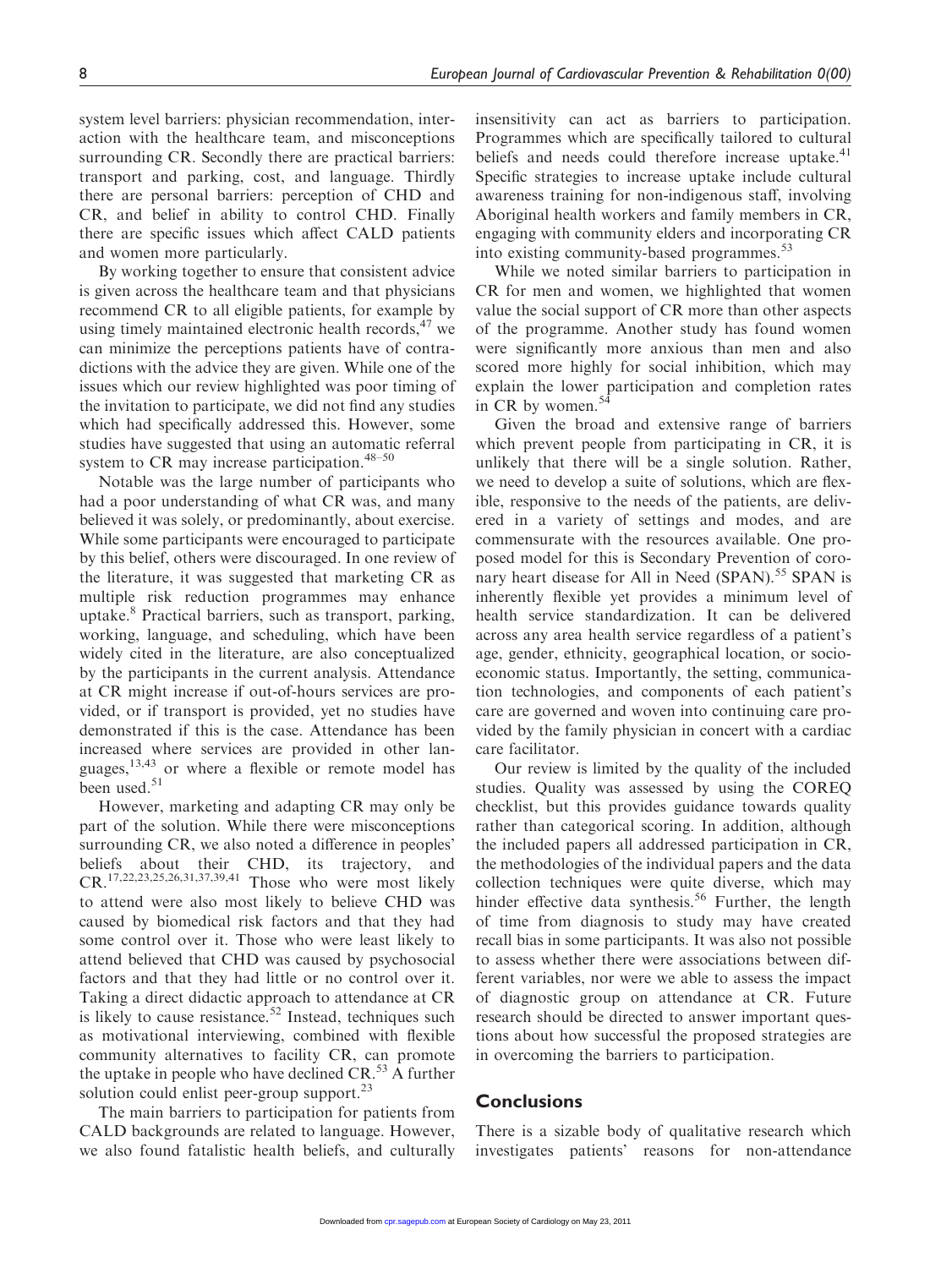at CR. This study presents the first major systematic review and meta-synthesis of qualitative studies examining patients' decisions about attending CR. Our results show that there are a number of reasons affecting the decision to attend CR. These include systemlevel and patient-level barriers, which are potentially modifiable. Future research would best be directed at investigating strategies to overcome these barriers. Development of a suite of flexible options around service provision that are responsive to the needs of the patients is paramount.

#### Acknowledgements

LN has a PhD Scholarship from the Heart Foundation of Australia. JR has a NHMRC-Heart Foundation Fellowship. AMC receives career awards from the Canadian Institutes for Health Research and Alberta Innovates: Health Care Solutions.

#### Funding

This research received no specific grant from any funding agency in the public, commercial, or not-for-profit sectors.

#### Conflict of interest

None.

#### **References**

- 1. World Health Organization. Cardiovascular diseases. Geneva: World Health Organization, 2007. Fact sheet no. 317.
- 2. Taylor R, Brown A, Ebrahim S, Jolliffe J, Noorani H, Rees K, et al. Exercise-based rehabilitation for patients with coronary heart disease: systematic review and metaanalysis of randomized controlled trials. Am J Med 2004; 116(10): 682–692.
- 3. Clark AM, Hartling L, Vandermeer B and McAlister FA. Meta-analysis: Secondary prevention programs for patients with coronary artery disease. Ann Intern Med 2005; 143(9): 659–672.
- 4. Suaya JA, Shepard DS, Normand S-LT, Ades PA, Prottas J and Stason WB. Use of cardiac rehabilitation by medicare beneficiaries after myocardial infarction or coronary bypass surgery. Circulation 2007; 116(15): 1653–1662.
- 5. Bjarnason-Wehrens B, McGee H, Zwisler AD, Piepoli MF, Benzer W, Schmid J-P, et al. Cardiac rehabilitation in Europe: results from the European Cardiac Rehabilitation Inventory Survey. Eur J Cardiovasc Prev Rehabil 2010; 17(4): 410–418.
- 6. Redfern J, Ellis E, Briffa T and Freedman SB. High riskfactor level and low risk-factor knowledge in patients not accessing cardiac rehabilitation after acute coronary syndrome. Med J Aust 2007; 186(1): 21–25.
- 7. Cortés O and Arthur HM. Determinants of referral to cardiac rehabilitation programs in patients with coronary artery disease: a systematic review. Am Heart J 2006; 151(2): 249–256.
- 8. Daly J, Sindone AP, Thompson DR, Hancock K, Chang E and Davidson P. Barriers to participation in and adherence to cardiac rehabilitation programs: a critical literature review. Prog Cardiovasc Nurs 2002; 17(1): 8–17.
- 9. Schofield J. Increasing the generalisability of qualitative research. In: Huberman A and Miles M (eds) The qualitative researcher's companion. Thousand Oaks, CA: Sage, 2002.
- 10. Jensen LA and Allen MN. Meta-synthesis of qualitative findings. Qual Health Res 1996; 6(4): 553–560.
- 11. Tong A, Sainsbury P and Craig J. Consolidated criteria for reporting qualitative research (COREQ): a 32-item checklist for interviews and focus groups. Int J Qual Health Care 2007; 19(6): 349–357.
- 12. Charmaz K. Constructing grounded theory: a practical guide through qualitatitive analysis. Thousand Oaks, CA: Sage, 2006.
- 13. Banerjee AT, Grace SL, Thomas SG and Faulkner G. Cultural factors facilitating cardiac rehabilitation participation among Canadian South Asians: a qualitative study. Heart-Lung 2010; 39(6): 494–503.
- 14. Dolansky MA, Moore SM and Visovsky C. Older adults' views of cardiac rehabilitation program: is it time to reinvent? J Gerontol Nurs 2006; 32(2): 37–44.
- 15. Grewal K, Leung YW, Safai P, Stewart DE, Anand S, Gupta M, et al. Access to cardiac rehabilitation among South-Asian patients by referral method: a qualitative study. Rehabil Nurs 2010; 35(3): 106–112.
- 16. Jones LW, Farrell JM, Jamieson J and Dorsch KD. Factors influencing enrollment in a cardiac rehabilitation exercise program. Can J Cardiovasc Nurs 2003; 13(1): 11–15.
- 17. Mitoff PR, Wesolowski M, Abramson BL and Grace SL. Patient-provider communication regarding referral to cardiac rehabilitation. Rehabil Nurs 2005; 30(4): 140–146.
- 18. Heid HG and Schmelzer M. Influences on women's participation in cardiac rehabilitation. Rehabil Nurs 2004; 29(4): 116–121.
- 19. McSweeney JC and Crane PB. An act of courage: women's decision-making processes regarding outpatient cardiac rehabilitation attendance. Rehabil Nurs 2001; 26(4): 132–140.
- 20. Mead H, Andres E, Ramos C, Siegel B and Regenstein M. Barriers to effective self-management in cardiac patients: the patient's experience. Patient Educ Couns 2010; 79(1): 69–76.
- 21. O'Driscoll JM, Shave R and Cushion CJ. A National Health Service hospital's cardiac rehabilitation programme: a qualitative analysis of provision. J Clin Nurs 2007; 16(10): 1908–1918.
- 22. McCorry NK, Corrigan M, Tully MA, Dempster M, Downey B and Cupples ME. Perceptions of exercise among people who have not attended cardiac rehabilitation following myocardial infarction. J Health Psychol 2009; 14(7): 924–932.
- 23. Clark AM, Barbour RS, White M and MacIntyre PD. Promoting participation in cardiac rehabilitation: patient choices and experiences. J Adv Nurs 2004; 47(1): 5–14.
- 24. Jones M, Jolly K, Raftery J, Lip GY and Greenfield S, on behalf of the Brum Steering Committee. 'DNA' may not mean 'did not participate': a qualitative study of reasons